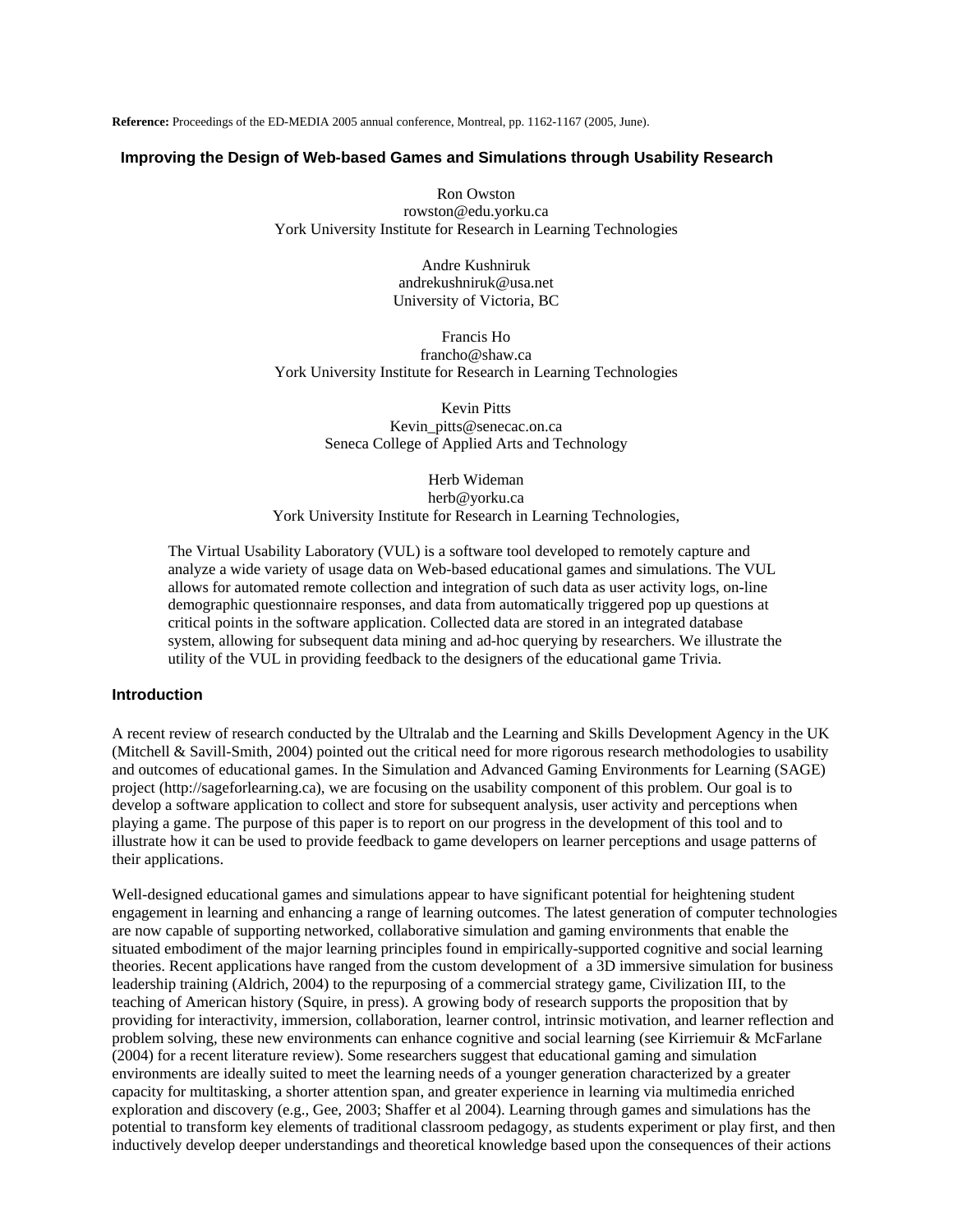(Saiethang & Kee 1998). Teacher and learner roles can be shifted, as students become more active and assume a collaborative teaching role with their peers.

To realize these potentials in any given game or simulation, developers must pay careful attention to issues of design and usability. The latter is especially critical in educational applications, so as to reduce the cognitive imposition of engaging the software's structure and interface on the learning process. The goal here is to minimize the cognitive load on learners, and in so doing leave more cognitive resources free to focus on substantive learning (Bransford, Brown, & Cocking, 2002). Understanding the processes by which a learner interacts with both content and design of the game or simulation, and using that knowledge to improve the efficacy of the software, requires ongoing study of potential end users in an iterative development cycle incorporating needs assessment, design, prototyping, usability assessment, and formative evaluation (Kushniruk & Patel, 2005). The emergent understandings of users' cognitive processes, including their substantive misconceptions as well as any difficulties encountered due to delivery and design factors, can be used to guide subsequent revisions of content, work processes, and user interfaces. An important methodology for analyzing situated cognition and decision making known as *cognitive task analysis*  (Gordon & Gill, 1997) has been successfully applied to study the reasoning and decision making of computer-based knowledge systems. In cognitive task analysis a number of techniques are used to document the thinking of users *in situ*, including capturing all of the users' computer screen actions to video, along with a synchronous audio recording of the users as they "think aloud" while working. While providing extremely rich data for understanding the work processes of end users, analyzing this data is very time-consuming and expensive, limiting the number of subjects that it can be used with. And because no prompts or questions are given users, they may not offer any reflections or opinions on topics of critical interest to developers (for example, "How easy was it to navigate the cascading menu system? Were the headings and subheadings logically organized? Did the animated graphic you just viewed provide you with a clear understanding of the hydraulic motion in the pump?") This paper presents a second approach to user task analysis that can either supplement or partially substitute for traditional "think-aloud" protocols—that incorporate the use of remotely delivered, automated online queries customized to capture critical user experiences and perceptions at key points in the use of gaming and simulation environments.

The approach is embodied in a tool we are developing, known as the Virtual Usability Laboratory (VUL). The tool has been modified and extended for the evaluation of Web-based educational games and simulations from its original use in assessing health care information systems (see Kushniruk & Ho, 2004). The VUL allows for the automated integration of a wide range of sources of data, ranging from user activity logs, online demographic questionnaire responses, and data from automatically triggered pop-up questions, to the results of queries designed to automatically appear at key points when users interact with games and simulations. Another feature of the tool is its capability to record the screens and voice conversations of remote users and store the files on the VUL server. The data that are collected are stored in an integrated database system, allowing for subsequent data mining and adhoc querying of the data by researchers. The VUL also allows for ease of use for researchers in setting up the parameters for studies and automatically monitoring users whether they are playing games locally or are scattered across the Internet.

### **Design of the Virtual Usability Laboratory**

Our approach to developing the VUL has involved the creation and integration of five interacting system components:

1. **Central tracking component**: This component resides on an evaluation server (a computer located in our facilities), for remotely tracking and logging use of Web-based games and simulations located at remote sites. This component, programmed using ColdFusion, can provide a customized (i.e., researcher defined) log file of accesses by users to a system under study. It can provide a log of what Web pages within a site are accessed, the order of browsing, and a time-stamped record of the users' activities in accessing a remote site. For example, using our tracking system (physically located at our facilities in city X) we can track a user (located in city Y) accessing a site being evaluated which is physically located at a third site (city Z). All that is required is providing the tracking component with the Web address (URL) of the remote site which is being evaluated. All subsequent user accesses to the target site are then transparently redirected through our evaluation server, i.e., the VUL tracks users interacting with a Web site by rerouting their interactions through the tracking component of the evaluation server (assuming user informed consent is obtained). This approach to logging use of a remote Web site has the following advantages: (1) a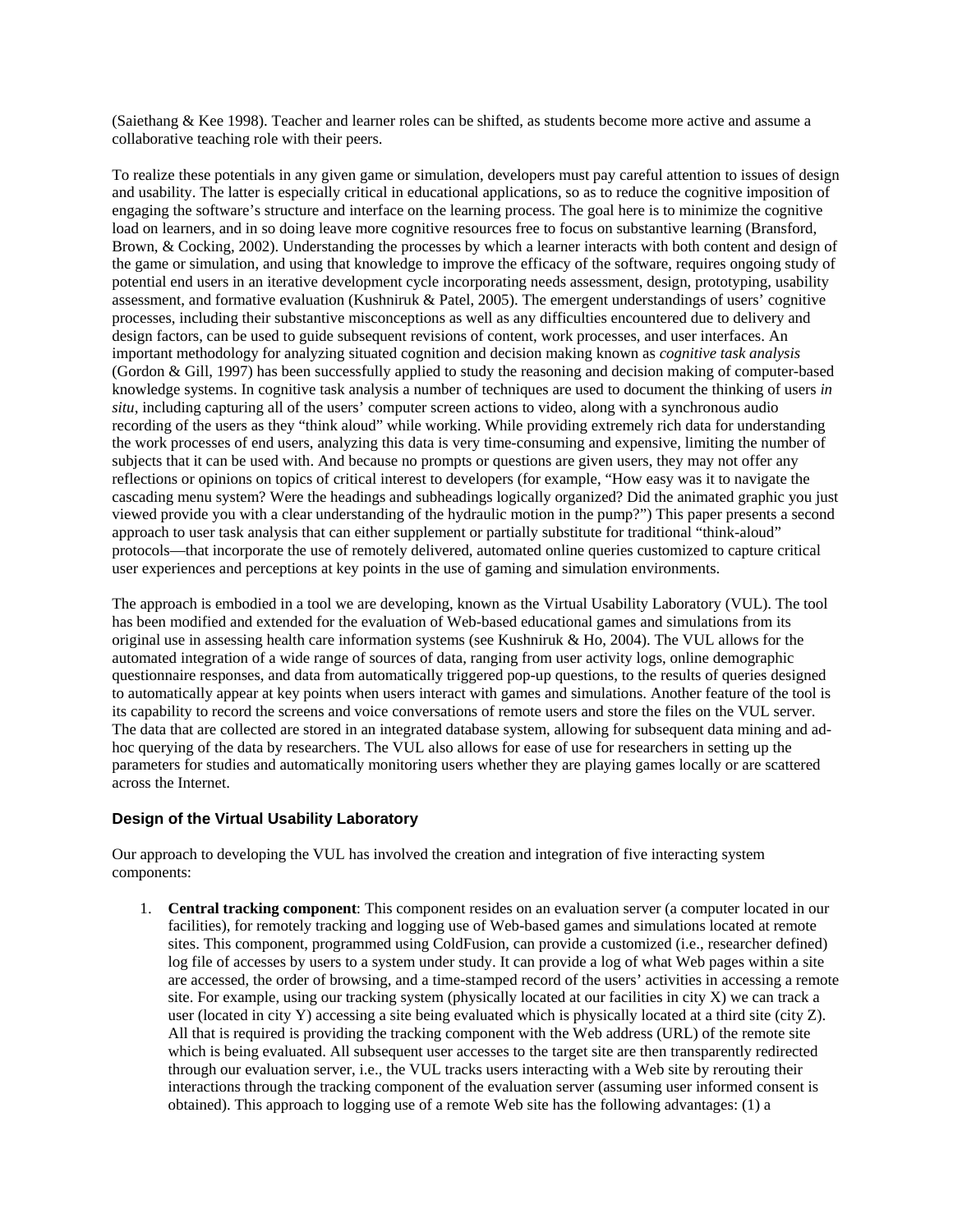customized log file of a user's interactions with a Web site can be created without having to alter or create a log file at the site being evaluated; and (2) by rerouting user requests through the evaluation server, the ability to query users about their access to sites and pages they are about to go to, or they have just returned from, becomes feasible, as described below.

- **2. Screen and voice capture**: In fast action games and simulations and those with modules designed in Flash or Java, remote tracking of all user interactions via logging is not practicable. Therefore, we have a component that records the screens of remote users for the entire user session. Currently, this component uses Macromedia Breeze Live (http://macromedia.com). For team playing and when users are asked to talk aloud about their playing, audio can be recorded as well. As Breeze does not allow these recordings to be exported, the recordings are played back by the researcher and captured with local screen capture software. The files are then tagged and stored in the VUL database (see 4 below) and can be analyzed by the researcher using video analysis software such as Transana (http://www2.wcer.wisc.edu/Transana/Transana).
- 3. **Database component**: This component allows for storing and integrating the results of online logging and the results from presentation of online questionnaires in a relational database containing other information about users including demographic and educational background information, using relational database tables to store, interrelate, and query usage data. To accomplish this, data obtained from user interactions are stored in separate database tables. For example, a table can be created containing the results of logging of users' interactions with a web site (with the fields of the table consisting of attributes such as time entered the site, time left the site, URL, and user ID). This type of information can be relationally linked with other tables that are also automatically generated containing information about user demographics, results of on-line questionnaires, etc. By linking across key fields such as user ID and time, a wide variety of ad-hoc querying (using basic SQL commands) is allowed for in the researchers' examination of the evaluation data stored in the tables. In addition, the creation of linked data tables allows for the possibility for application of data mining and data discovery algorithms for identifying emergent patterns from integrated usage data.
- 4. **Presentation component**: This component is for controlling the presentation of sequenced on-line questionnaire forms for users to complete to assess the usability of Web sites remotely at point of use. The triggering of such questionnaires can be based on a user profile created for each user of a site being evaluated. By redirecting requests for access to a Web site under evaluation through our evaluation server (as described above), we are able to write scripts that can trigger questionnaires and prompts for user information to occur at points when users enter or leave parts of a site of interest. For example, on first entry into a system under study we can pop up a demographic questionnaire and later, when the user accesses a page of interest (e.g., a page containing additional information about how a simulation works), an on-line questionnaire can also be made to appear to query the user about why a page is accessed, satisfaction with information provided, educational value of the content provided, etc. In addition, questionnaires and multiple choice tests of knowledge can be triggered to appear after a certain number of invocations of an educational program or at key points in user interactions with such applications, as specified by the researcher (described below).
- 5. **Researcher interface component**: A user interface component was designed that allows evaluators of a game or simulation Web site to easily set the parameters of the evaluation, without knowing the implementation details of the VUL. For example, a researcher may specify what site will be evaluated (by providing the site's URL), what type of questions should appear to users (by adapting or editing questionnaires contained in a questionnaire bank), and indicating when questionnaires/logging is to be triggered. The process of creating a Web-based evaluation involves the researcher accessing the researcher's component of the VUL. The researcher is then prompted to enter the URL of the site to be evaluated and is prompted to enter the format of any required log files to be created to record user interactions with the site under study. The researcher can then indicate what type of initial background questionnaires or prompts should appear when users first enter the site (if any), as well as to indicate if any particular prompts or questionnaires should appear to users as they enter specific pages or functions within the site. To facilitate this process, the researcher can choose from and modify questionnaires and prompts contained in a template bank, or alternatively choose to create their own. Finally, the researcher is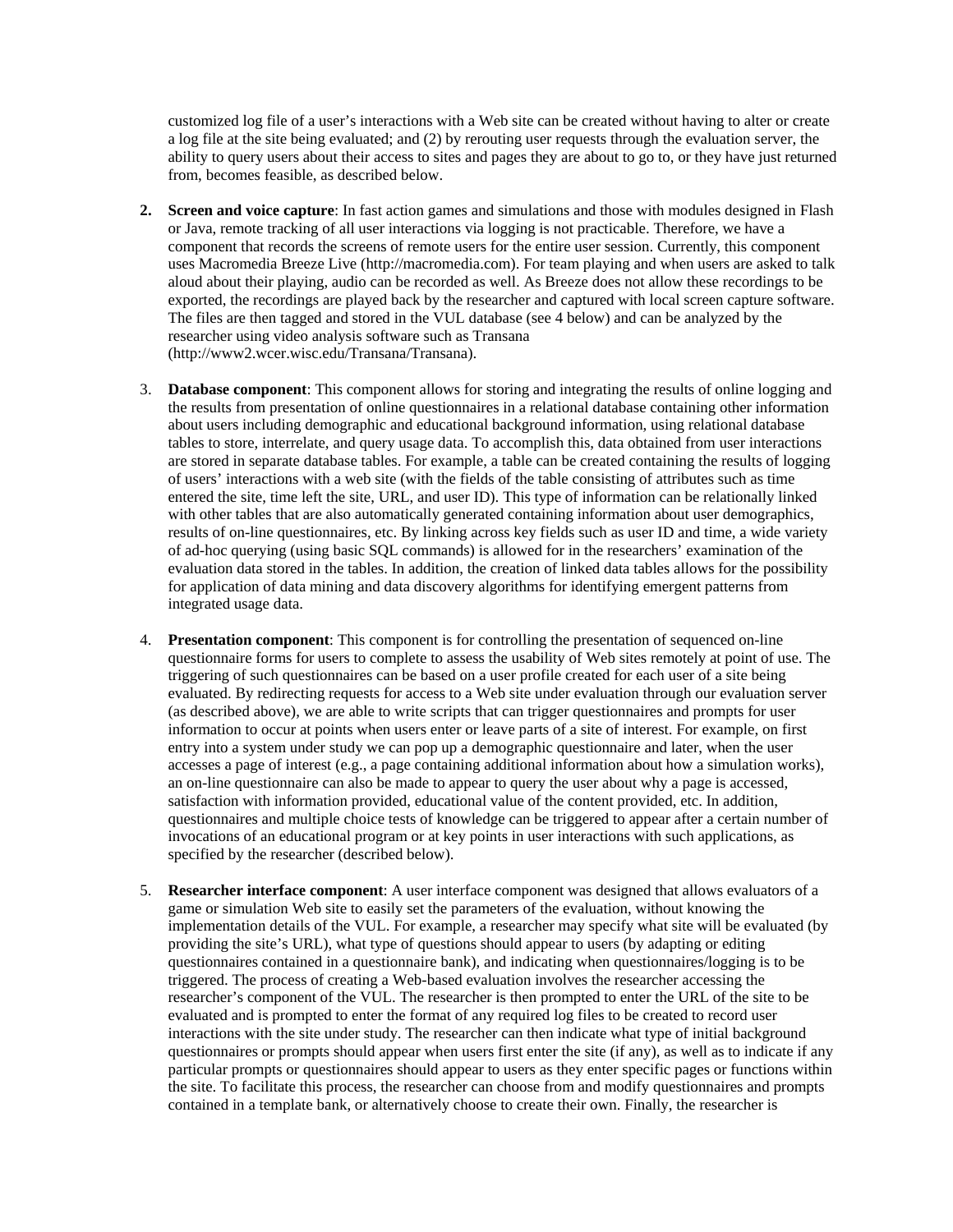prompted to indicate what type of data analysis they would like by selecting from a list of built-in types of statistical analyses. At this point the parameters of a specific remotely conducted Web-based evaluation are set and the data collection from users of the site can proceed. The actual rerouting of the users' interactions with a system through the VUL can be achieved by having users enter a URL which will transparently redirect users through the VUL when they interact with the Web site under evaluation.

The architecture of the system is illustrated in Figure 1 below.



**Figure 1**: Overall System Architecture

### **Application of VUL to Study Games and Simulations**

The VUL is currently being tested and deployed on several projects examining different kinds of educational games and simulations. One illustration is our use of the VUL to remotely record user interactions at the Educational Games Central website, which allows teachers and trainers, companies and community or non-profit organizations to develop and use educational games online using generic game shells (see

http://www.savie.qc.ca/carrefourjeux/an/accueil.htm). Five shells based on popular board games are available at this site. We have been testing the VUL with the Trivia shell, which requires the instructor to write a minimum of 54 questions—nine questions in each of six categories. From two to six players can participate in a game. Our field trials have been conducted in a computer lab session of a college level introductory information technology management course. The game is used to review particular course topics covered in lectures.

We have been using the Breeze Live recording component for these trials (see component 2 above). Since Breeze cannot be launched by external routines, users first log into Breeze. They are then provided with a sequence of steps to follow, beginning with turning on the Breeze screen recording feature and clicking on the url for the VUL. Pregame questions pop up asking for demographic data and computer familiarity. (These questions can be readily modified by the researcher.) Next users log into Education Games Central, select the Trivia game, and play it. At the end of the session they log out and click on the link to the VUL. VUL, in turn, prompts them with post-game questions. After they complete these, users turn off the screen recording and log out. A research assistant is available on site to provide help in following all steps of the trial, however our goal is to automate most of them so that on site assistance will not be needed.

Once the recordings are made, the researcher is responsible for capturing them with screen recording software and entering them into the relation database described above in component 4. (Our goal is to automate this step as well.) This allows the research to query the database on specific user attributes (e.g., level of computer experience) and retrieve the videos of all users with, for example, minimal computer experience. Another query might be on games scores, which would let the researcher view, say, videos of high and low scorers to compare strategies that they employ.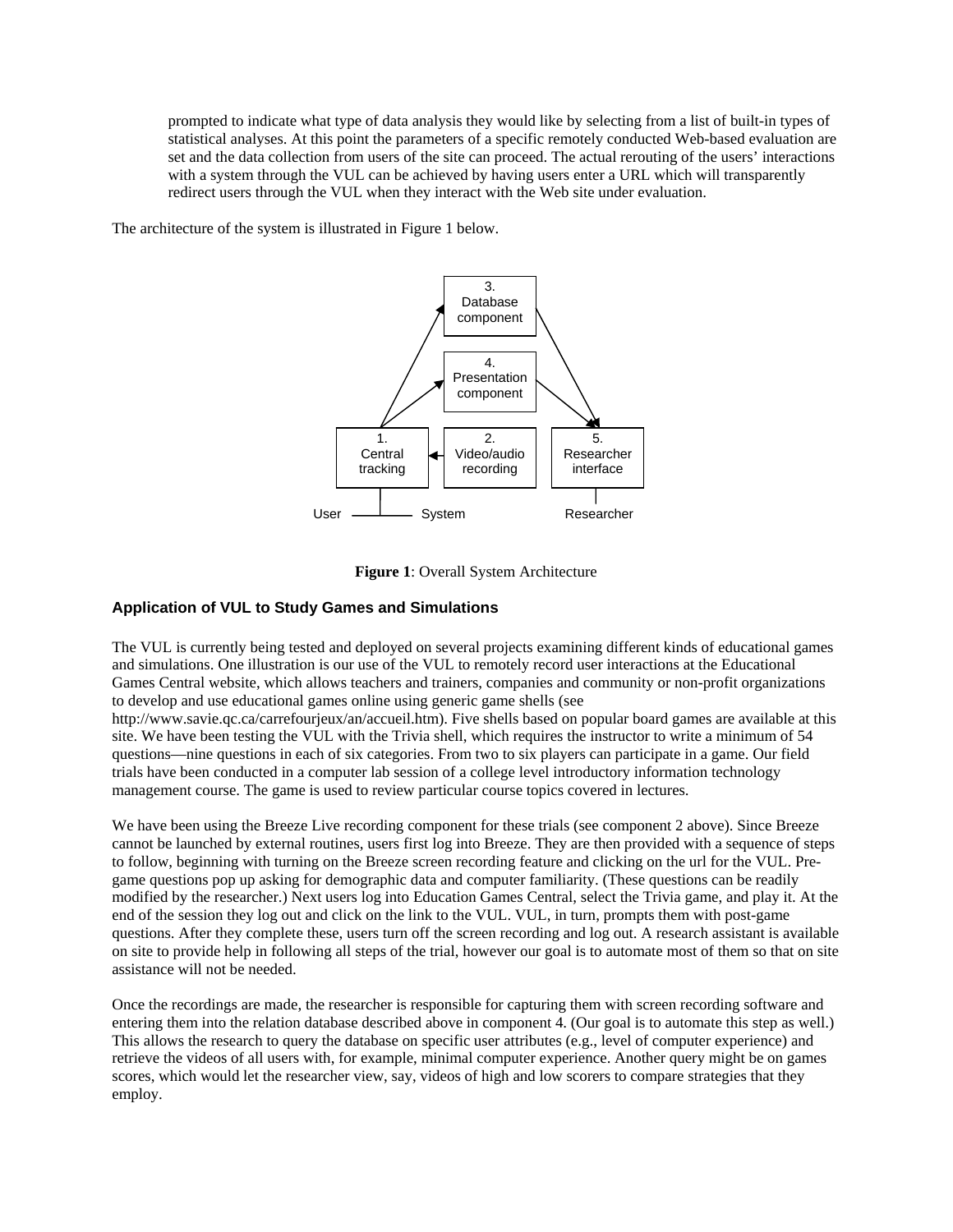Below are two screenshots taken from a recording of a user session to provide an illustration of what the player sees.

| Please answer the following questions. |                                                                                                                                                                                                                                                                                                                                                                                           |
|----------------------------------------|-------------------------------------------------------------------------------------------------------------------------------------------------------------------------------------------------------------------------------------------------------------------------------------------------------------------------------------------------------------------------------------------|
|                                        | Questions marked with a * are required.                                                                                                                                                                                                                                                                                                                                                   |
| *1.                                    | What is your age?                                                                                                                                                                                                                                                                                                                                                                         |
|                                        | Oless than 18<br>$O18 - 29$<br>$O$ 30-39<br>$O$ 40-49<br>$0.50 +$                                                                                                                                                                                                                                                                                                                         |
| +2.                                    | What is your gender?<br>OMale<br>O Female                                                                                                                                                                                                                                                                                                                                                 |
|                                        | *3. Please rate your computer experience on a scale of 1 to 5. For example, if you know some basic word processing and are<br>familiar with common internet functions, please select a rating of 1. If you are extremely competent with IT hardware/software,<br>for example you build and maintain databases or construct web sites, please select a rating of 5.<br>$1 \t2 \t3 \t4 \t5$ |
|                                        | response O O O O O                                                                                                                                                                                                                                                                                                                                                                        |



**Figure 2**: VUL Pop-up Pre-game Questions **Figure 3**: Sample Question from Trivia



Overall, we have found that the collection of varied forms of usage data remotely is not only feasible, but additionally by storing data in a consistent format (e.g., a relational database system) the integration and querying of varied forms of usage data can be supported for practical purposes. By using the VUL we are able to provide iterative feedback to the developers on the use and usability of components of their application, assess user perceptions about features of the software, and identify and assess key aspects of games and simulations that could be incorporated into other applications of this type.

# **Conclusions and Further Research**

In conclusion, we believe that the results of our work on the VUL will be significant for educational researchers who are charged with assessing not only simulations and games, but any kind of interactive Web site as it will provide them with a relatively simple to use tool than can be customized to collect and analyze a wide variety of user data. Our next development steps include the creation of a video capture routine that does not rely on Breeze, load testing of our server to determine the number of simultaneous users that can be tracked, provision of a database of usability questions for researchers to draw up when setting up their own studies, and improving the interface of the researcher component of the system $<sup>1</sup>$  $<sup>1</sup>$  $<sup>1</sup>$ .</sup>

# **References**

 $\overline{a}$ 

Aldrich, C. (2004). *Simulations and the future of learning.* San Francisco: Pfeiffer.

Bransford, J.D., Brown, A.L., & Cocking, R.R. (2002). *How people learn: Brain, mind, experience, and school*. (expanded ed.) Washington, D.C.: National Academy Press.

Gee, J. P. (2003). *What video games have to teach us about learning and literacy.* New York: Palgrave MacMillan.

Gordon, S.E., & Gill, R.T. (1997). Cognitive task analysis. In: Zsambok, C.E., Klein, G., editors. Naturalistic Decision Making. Mahwah, NJ:Erlbaum, 131-140.

Kirriemur, J., & Mcfarlane, C.A. (2004). *Literature review in games and learning: A report for Nesta Futurelab.*  Retrieved November 5 2004 from [http://www.nestafuturelab.org/research/reviews/08\\_01.htm](http://www.nestafuturelab.org/research/reviews/08_01.htm).

<span id="page-4-0"></span><sup>&</sup>lt;sup>1</sup> More information on the development of the Virtual Usability Lab can be found at http://www.vulab.ca/.